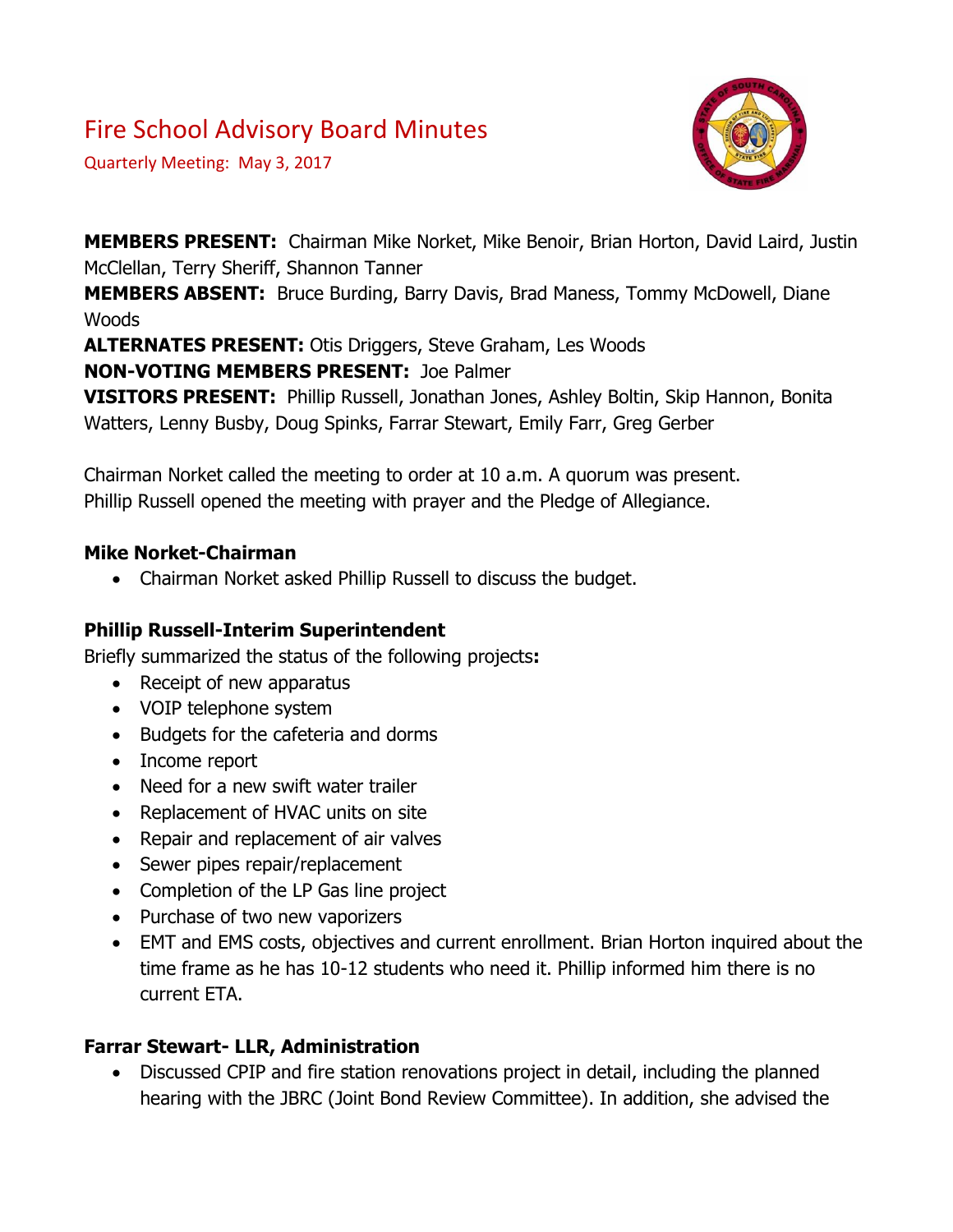dormitory renovation project will not go before the JBRC until August 2017 after the feasibility study has been completed by the architect. The estimate for the dorms is \$3.6 million. This includes repairing the existing sprinklers and addressing the mold issue. When asked about the time frame, Farrar stated at this time, a completion date for these projects would be premature and has not been established. Chief Jones stated the dormitory will be renovated floor by floor and will never be completely closed.

### **Lenny Busby- Interim Maintenance Manager**

Briefly discussed the status of the following maintenance objectives**:**

- Maintenance staff has completed 147 service requests
- Requested an engineer who will submit removal plan of tree from pond dam area
- Completed the painting of the Fire Marshal building
- Installed the new phones, including the battery backups
- Retention pond has been cleaned up
- Continuing to remove surplus items from the site
- Continuing the landscaping and beautification of the site

### **Phillip Russell-Interim Superintendent**

- Introduced the Fire Academy new hires: Angelica Adams- FA Administration, Mike Regal- FA Training, Eric Adams – FA Region 5 Coordinator, Doug Spinks – Accreditation Manager
- Discussed the ongoing process of trying to hire a facility manager
- Provided Fire Academy training report
- Briefly discussed the three classes offered in partnership with the National Fire Sprinkler Systems

### **Doug Spinks – Accreditation Manager**

- Relayed statistical information on accreditation, IFSAC and Proboard testing
- Discussed the reduction in number of pre-employment applications processed.
- Currently working on correlating the skills in 3213 (Fire Investigation) to NFPA 1033 standard.
- Joe Palmer asked about the pass/fail rates of certification tests compared to other states. Doug Spinks responded it's not a fair comparison since every state has its individual oversight and delivery system. There are two annual IFSAC conferences. Bonita Watters suggested this could possibly be brought up and discussed there during a break out session.

# **Bonita Watters – Curriculum Manager**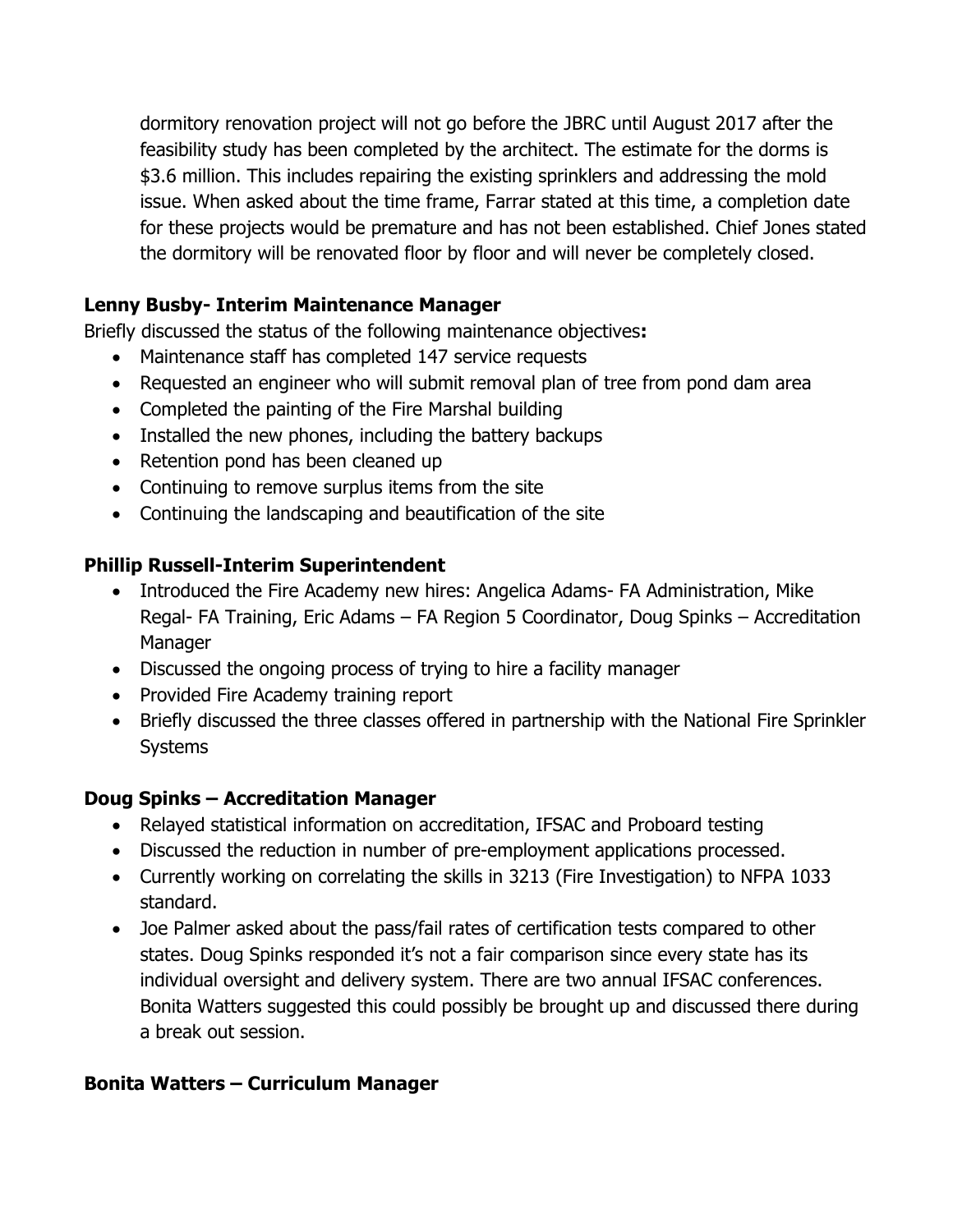Addressed the ongoing objectives in curriculum**:**

- The 3224 (Initial Fire Investigation for First Responders) has been changed to 3209 (Fire Investigation First Responder).
- The first week of the 2103 (Fire Officer III) has been completed. Received positive feedback. Students will return for the final week of class in May. Bonita explained this class does not have a certification test at the end, but instead is project based. Chairman Norket praised selection process for this class and encouraged committee members to get employees to sign up. Students for this class were chosen by a selection committee that did not contain any Fire Academy staff members.
- Was approached by Don Headrick and others about making changes to the 8280 (FEMA Structural Collapse Specialists) course. The course number and course hours will change in 2018. Chairman Norket inquired about a price increase for this course. Phillip responded we would try to keep the price the same.
- Informed the committee about the upcoming IFSAC conference.
- 2130 (Building Construction Principles: Combustible) and 2132 (Building Construction Principles: Noncombustible) will be combined based on feedback from the students and instructors. June is the target date.
- 1160 (Truck Company Operation for Residential Occupancies) will be changed to 1161 Truck Operations for Fireground Support (working title).
- EBS Education Business Summit Conference for Career Center Instructors is June 26 27.
- Discussed the 1139 updates
- Discussed the technical schools that currently offer some type of fire science program and lack of financial aid offered for these programs.

# **OLD BUSINESS**

- Creation of instructor online courses
- The replacement of SEFS with Fire Scene
- Fire Escape
- Boy Scouts of America/Camporee
- The issues and inconsistencies with the CTC program were discussed in detail. As a solution, a meeting with the 26 participating schools was suggested which would include discussing the merits of end of course testing and how to increase interest in the fire service of high school students.
- Part time and adjunct instructor salaries/travel is still being reviewed by HR.

### **Jonathan Jones – State Fire Marshal**